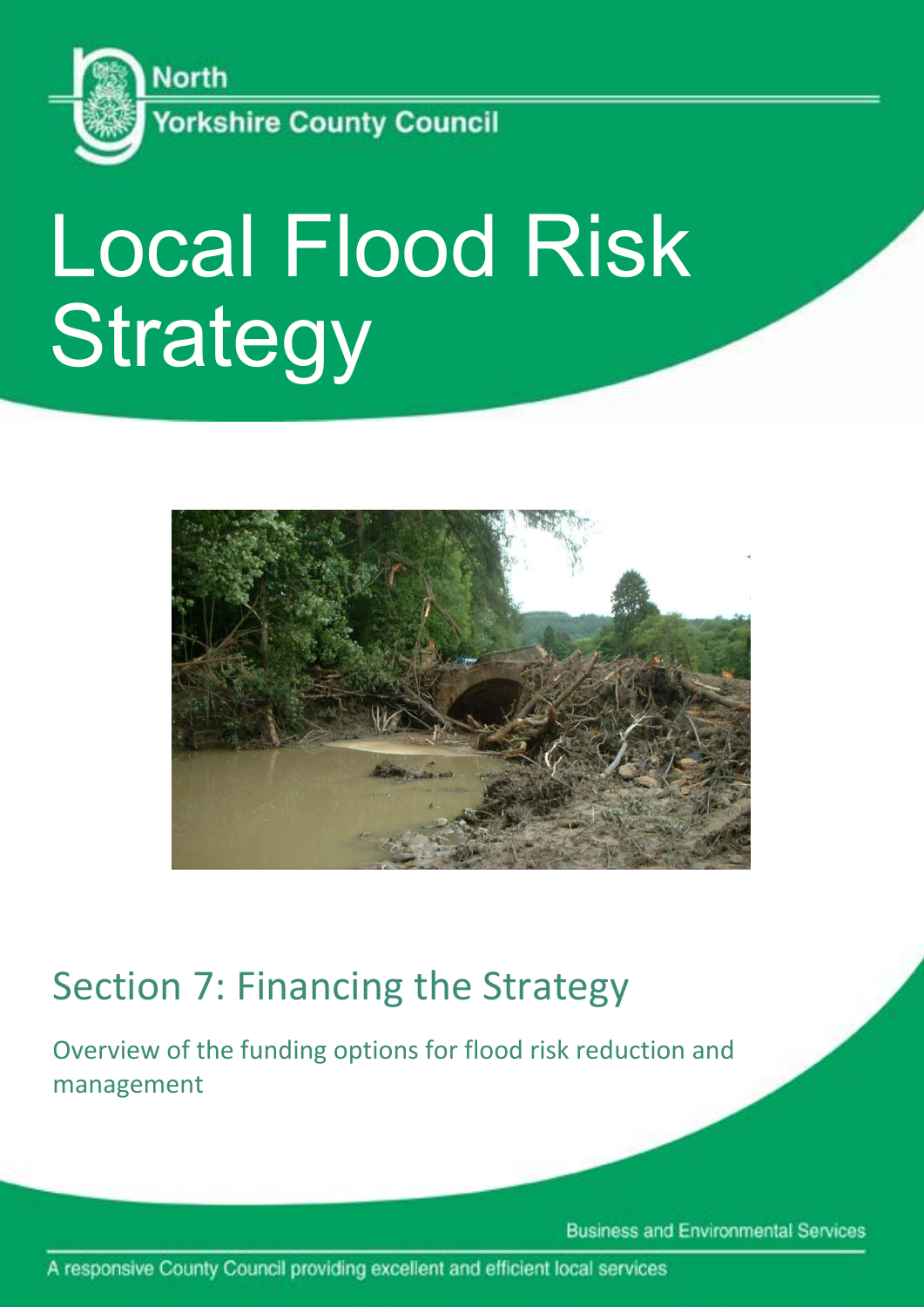### **Contents**

| 7.2 |  |
|-----|--|
| 7.3 |  |
| 7.4 |  |
| 7.5 |  |
|     |  |
| 7.7 |  |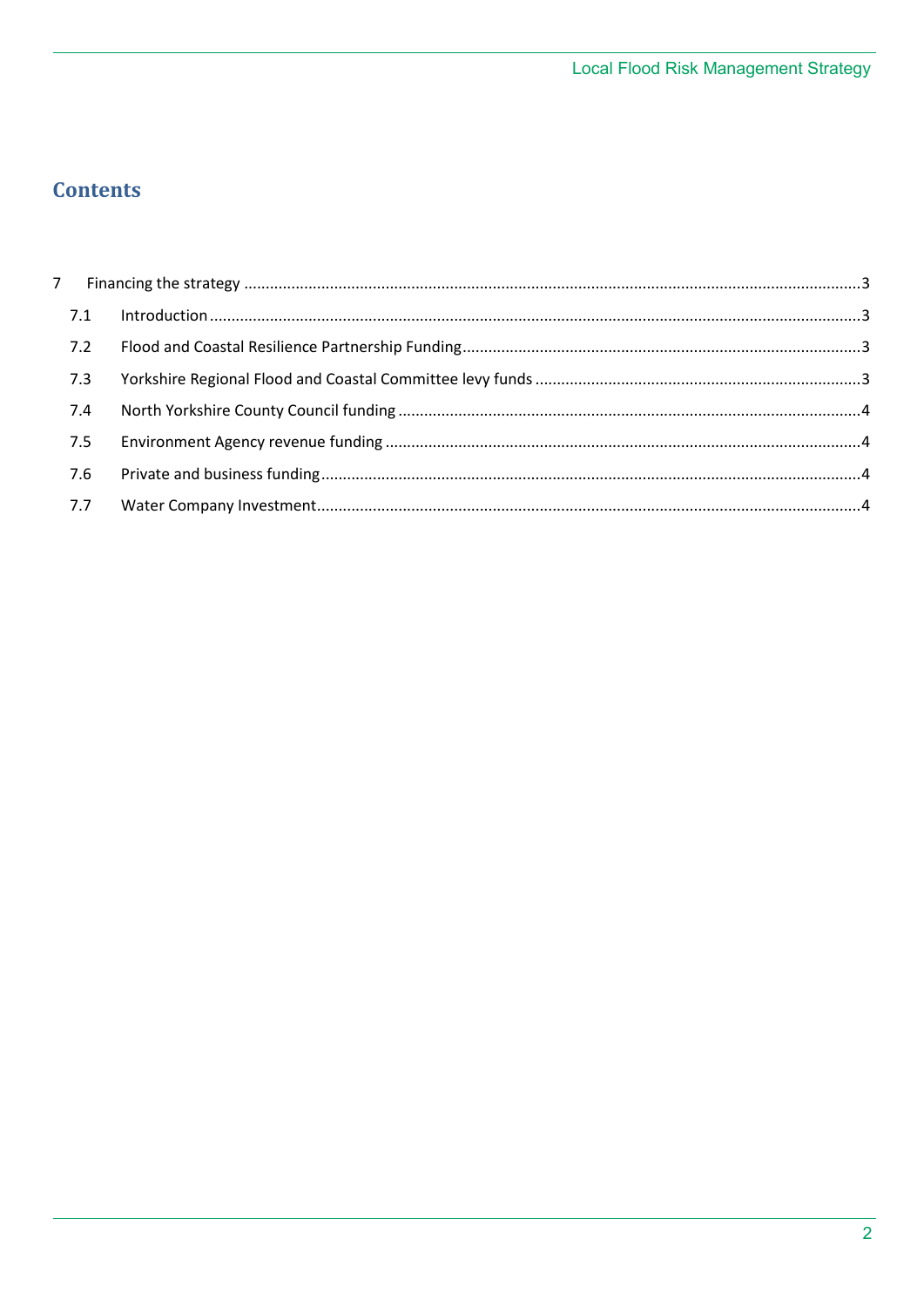#### <span id="page-2-0"></span>**7 Financing the strategy**

#### <span id="page-2-1"></span>**7.1 Introduction**

The avoidance of the significant costs associated with flooding, particularly when flood water enters homes and businesses, makes a compelling case for investment in defences and other measures that can help to reduce the risk.

But despite this compelling case, raising the necessary finances to fund improvements is one of the greatest challenges we face.

This section of the strategy sets out some of the principle sources of funding that can be used to fund flood risk reduction measures, and describes how the County Council ensures that the limited financial resources available are prioritised.

Each funding stream has a different, and in some cases only a specific part to play, but we are committed to unlocking the most flexible possible approach to funding flood risk reduction in North Yorkshire.

#### <span id="page-2-2"></span>**7.2 Flood and Coastal Resilience Partnership Funding**

Formerly known as 'Flood Defence Grant in Aid', Partnership Funding is the name given to funding that can be made available from central government (The Department of Environment Food and Rural Affairs) for flood risk initiatives that meet their criteria. These criteria relate to the number of properties and businesses that will be protected, as well as factors that recognise any environmental benefits associated with the proposals and can be bid for by any RMA to manage all forms of flooding

As the name suggests, in addition to the government funding element, there is a requirement for projects promoted via this mechanism to seek and secure funding from other sources wherever possible (see sections below).

Some projects can be fully funded by the government grant, but in many cases we will need to secure other local sources of funding in order that projects can proceed.

#### <span id="page-2-3"></span>**7.3 Yorkshire Regional Flood and Coastal Committee levy funds**

Each year, local authorities in the Yorkshire region pay into a fund that can be used to support or deliver flood risk projects. The fund is managed and allocated by the Regional Flood and Coastal Committee (RFCC), who have identified criteria for eligible projects or initiatives.

<span id="page-2-4"></span>Levy funding can be used as a partnership funding contribution, as a means of funding investigations and other projects that do not attract central grant funding, or to fund regional initiatives that benefit all the authorities in the region.